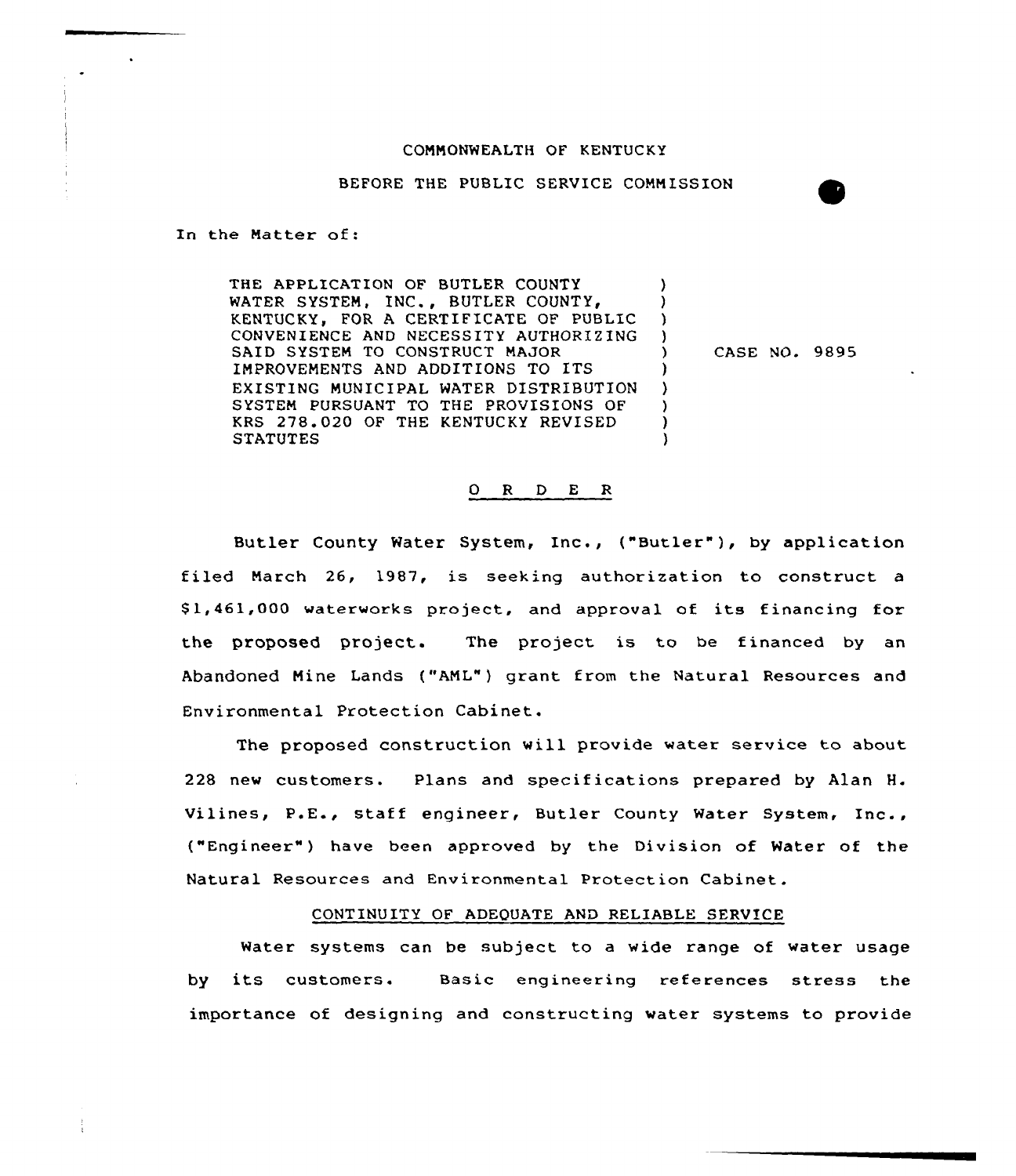adequate and reliable service to its customers when subject to the peak demands of those customers. The evidence provided by the Engineer indicates that reliable and adequate service can be maintained throughout the expanded system after completion of the proposed construction. However, the Commission is concerned that the Engineer has chosen to design Butler's water distribution to satisfy an instantaneous peak demand which is considerably less than that recommended by the vast majority of standard engineering references. The possibility exists that Butler's customers may experience low pressure conditions and water outages should peak water usage exceed the Engineer's expectationS.

The Commission reminds Butler of its obligation to provide adequate and reliable service to all of its customers. Butler should monitor the adequacy of the expanded water distribution system after construction. If this monitoring indicates that the level of service is inadequate or declining, Butler must take necessary actions to maintain the level of service in conformance with the regulations of the Commission.

# FIRE HYDRANT INSTALLATION

Butler has existing conventional fire hydrants, and is proposing to install <sup>7</sup> additional conventional fire hydrants, which are not in compliance with Standard 24 of the National Pire Protection Association as adopted by 815 KAR 10.020 and the "Recommended Standards For Water Works" by the Great Lakes-Upper Mississippi River Board of State Sanitary Engineers as adopted by 401 KAR 6:200.

 $-2-$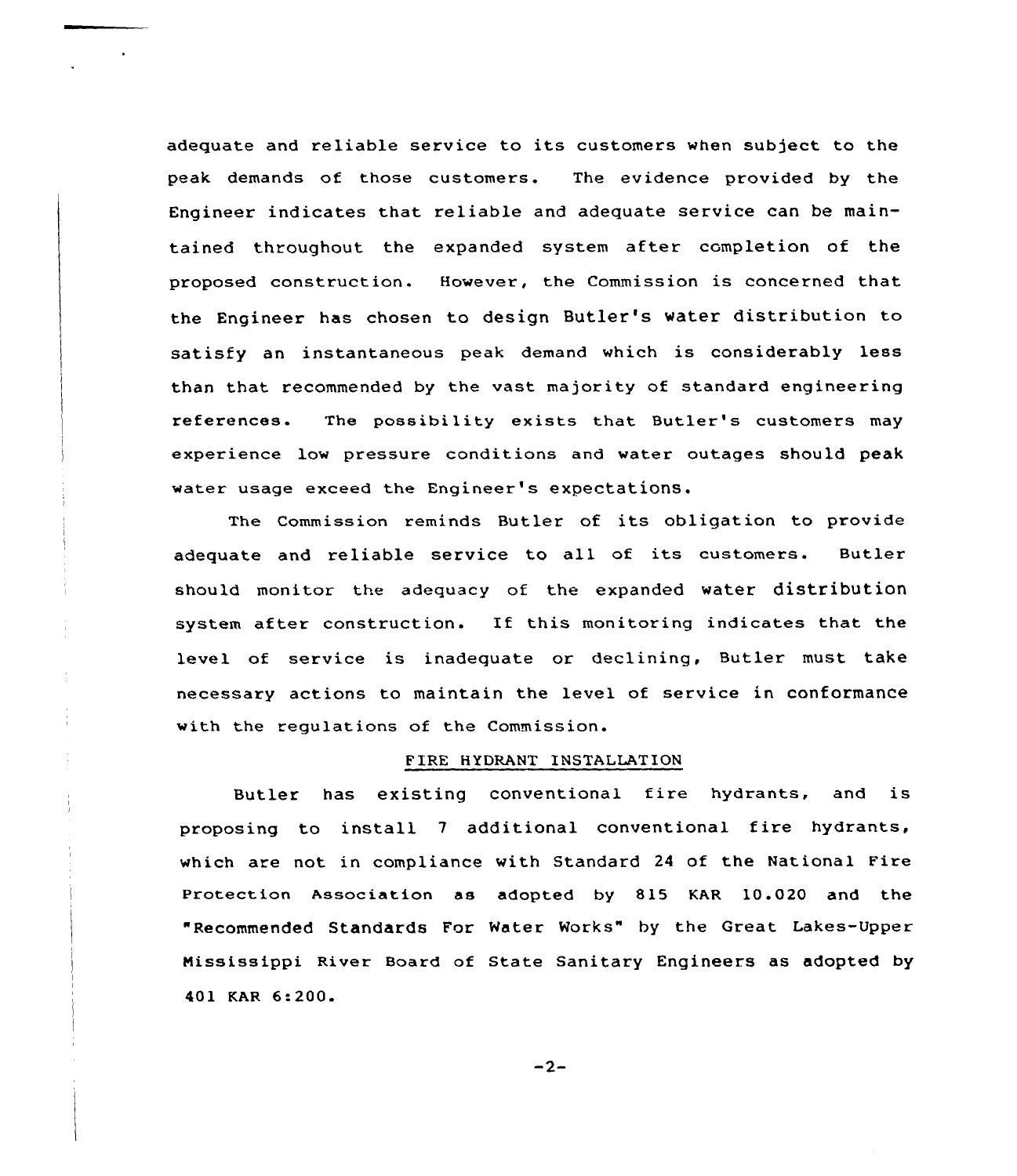Butler was requested by the Commission ko document that its existing and proposed conventional fire hydrants were capable cf providing fire protection. Butler's response did not document the system's capability to offer fire protection; instead the Engineer stated that ". . .these fire hydrants are principally used for filling tanks used by fire fightexs, not fighting <sup>a</sup> fire directly."

The Commission in good conscience cannot approve the installation of conventional fire hydrants that cannot provide fire protection in compliance with both state regulations and accepted engineering criteria. There are other pieces of water system equipment which can be used for the intended operation and maintenance procedures instead of fire hydrants. The installation of conventional fire hydrants may mislead Butler's customers into believing that the water distribution system is capable of providing adequate and reliable volumes of water for fire protection purposes. Under these circumstances the proposed conventional fire hydrants should not be installed.

### PUMP STATION OPERATION

The hydraulic information filed by the Engineer indicates that <sup>a</sup> pressure reducing valve is located on the suction side of Butler's existing Highway 231 pump station. This non-standard installation was questioned by the Commission in Case No. 9505. At that time, the Engineer stated that this installation was going to be studied and improvement alternatives considered. The information filed by the Engineer in this Case did not mention any improvements made to or proposed for this pump station. Butler

 $-3-$ 

الداري الداريد الداسية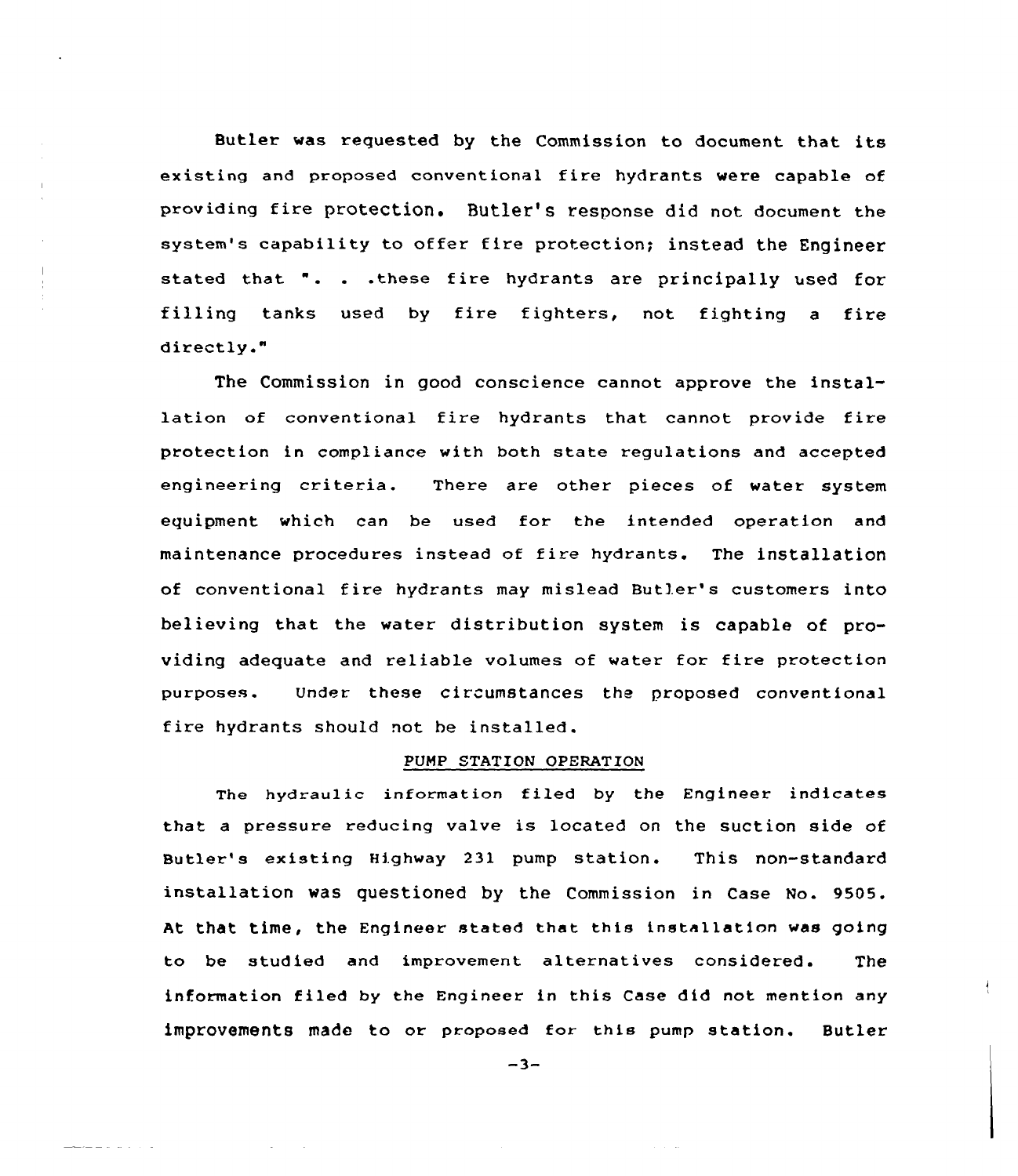was again questioned about the status of the existing pump station. The Engineer responded that this installation was presently under study and that a solution should be "implemented by the end of this summer." Butler should continue its efforts to improve this inefficient installation. Butler should periodically inform the Commission of the progress being made to improve the Highway 231 pump station.

### FINDINGS AND ORDERS

The Commission, after consideration of the evidence of record, and being advised, is of the opinion and finds that:

1. With appropriate system-wide monitoring of service and the deletion of the proposed conventional fire hydrants, public convenience and necessity require that the construction proposed in the application be performed and that <sup>a</sup> certificate of public convenience and necessity be granted.

2. The proposed construction consists of approximately 36.5 miles of 8-, 6-, 4-, and 3-inch diameter pipelines, <sup>a</sup> 100,000 gallon water storage tank, a booster pumping station, 228 service connections, and related appurtenances. The low bids totaled  $$1,020,550$  which will require about  $$1,461,000$  after allowances are made for fees, contingencies, and other indirect costs.

3. Butler should monitor the adequacy of the expanded water distribution system after construction. If the level of service is inadequate or declining, Buter should take immediate action to maintain the level of service in conformance with the requlations of the Commission.

$$
-4-
$$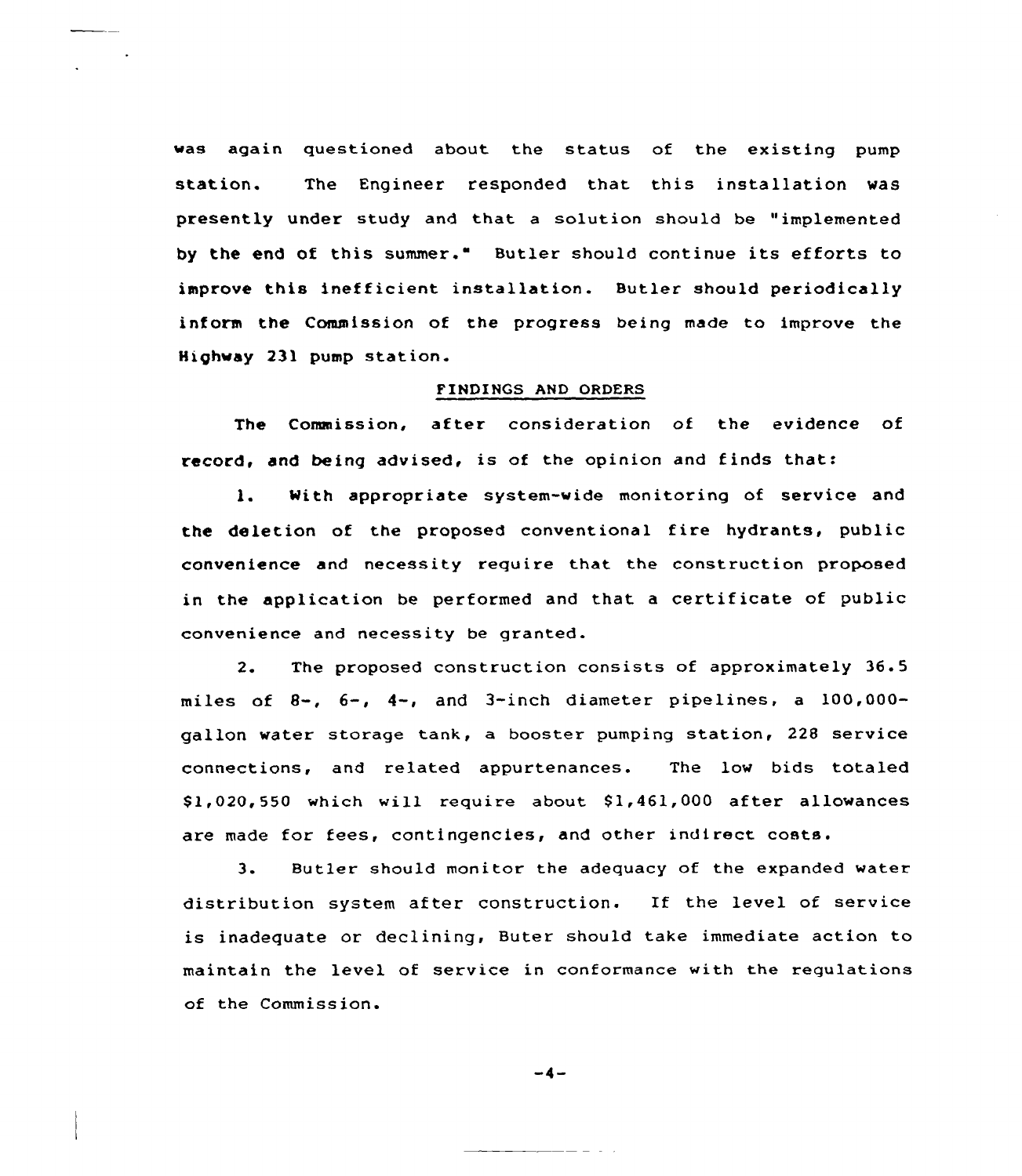4. Butler should obtain approval from the Commission prior to performing any additional construction not expressly certificated by this Order.

 $\sim$   $\sim$ 

5. Any deviations from the construction herein approved which could adversely affect service to any customer should be done only with the prior approval of the Commission.

6. Butler should file <sup>a</sup> written report to the Commission at the end of each calendar quarter outlining the progress being made to improve the existing Highway 231 pump station.

7. Butler should furnish duly verified documentation of the total costs of this project including the cost of construction and all other capitalized costs (engineering, legal, administrative, etc.) within <sup>60</sup> days of the date that construction is substantially completed. Said construction costs should be classified into appropriate plant accounts in accordance with the Uniform System of Accounts for Water Utilities prescribed by this Commission.

8. Butler's contract with its Engineer should require full-time resident inspection under the general supervision of a professional engineer with a Kentucky registration in civil or mechanical engineering to insure that the construction work is done in accordance with the contract plans and specifications and in conformance with the best practices of the construction trades involved in the project.

9. Butler should require the Engineer to furnish a copy of the "as-built" drawings and a signed statement that the construction has been satisfactorily completed in accordance with the

 $-5-$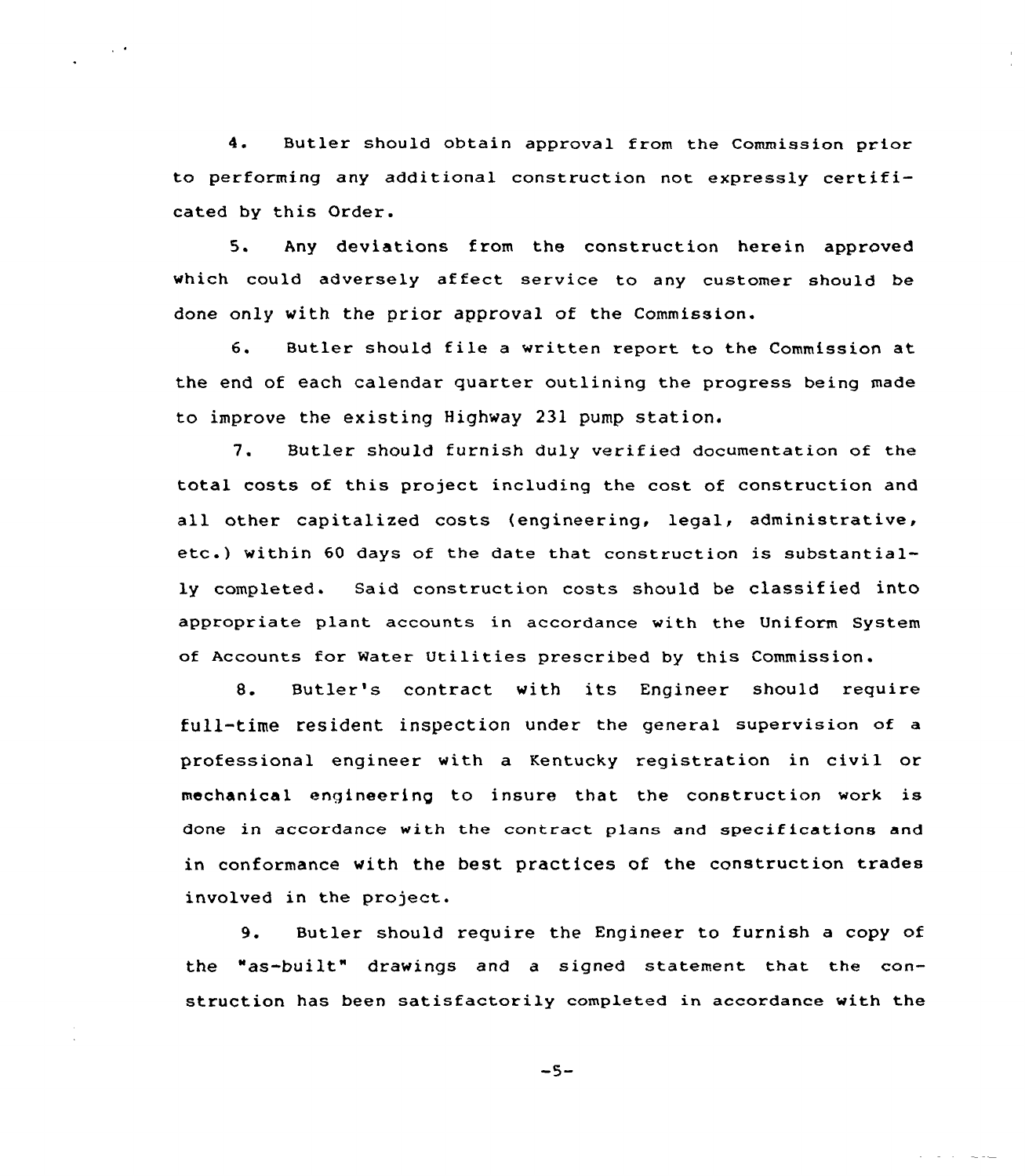contract plans and specifications within 60 days of the date of substantial completion of this construction.

10. <sup>A</sup> 5/8-inch x 3/4-inch meter should be the standard customer service meter for all new customers and should be installed at all points of service unless the customer provides sufficient justification for the installation of <sup>a</sup> larger meter.

ll. The financing plan proposed by Butler is for lawful objects within the corporate purposes of its utility operations, is necessary and appropriate for and consistent with the proper performance of services to the public and will not impair its ability to perform these services and should, therefore, be approved.

12. The financing secured by Butler for this project will be needed to pay for the work herein approved. Butler's financing plan should, therefore, be approved.

IT IS THEREFORE ORDERED that:

l. Butler be and it hereby is granted <sup>a</sup> certificate of public convenience and necessity to proceed with the proposed construction project as set forth in the drawings and specifications of record herein on the condition that service levels be monitored, corrective action taken in accordance with Finding Number 1 and Finding Number 3 of this Order, and that the proposed conventional fire hydrants be deleted.

2. Butler's financing plan consisting of an AML grant of \$1,461,000 be and it hereby is approved.

 $-6-$